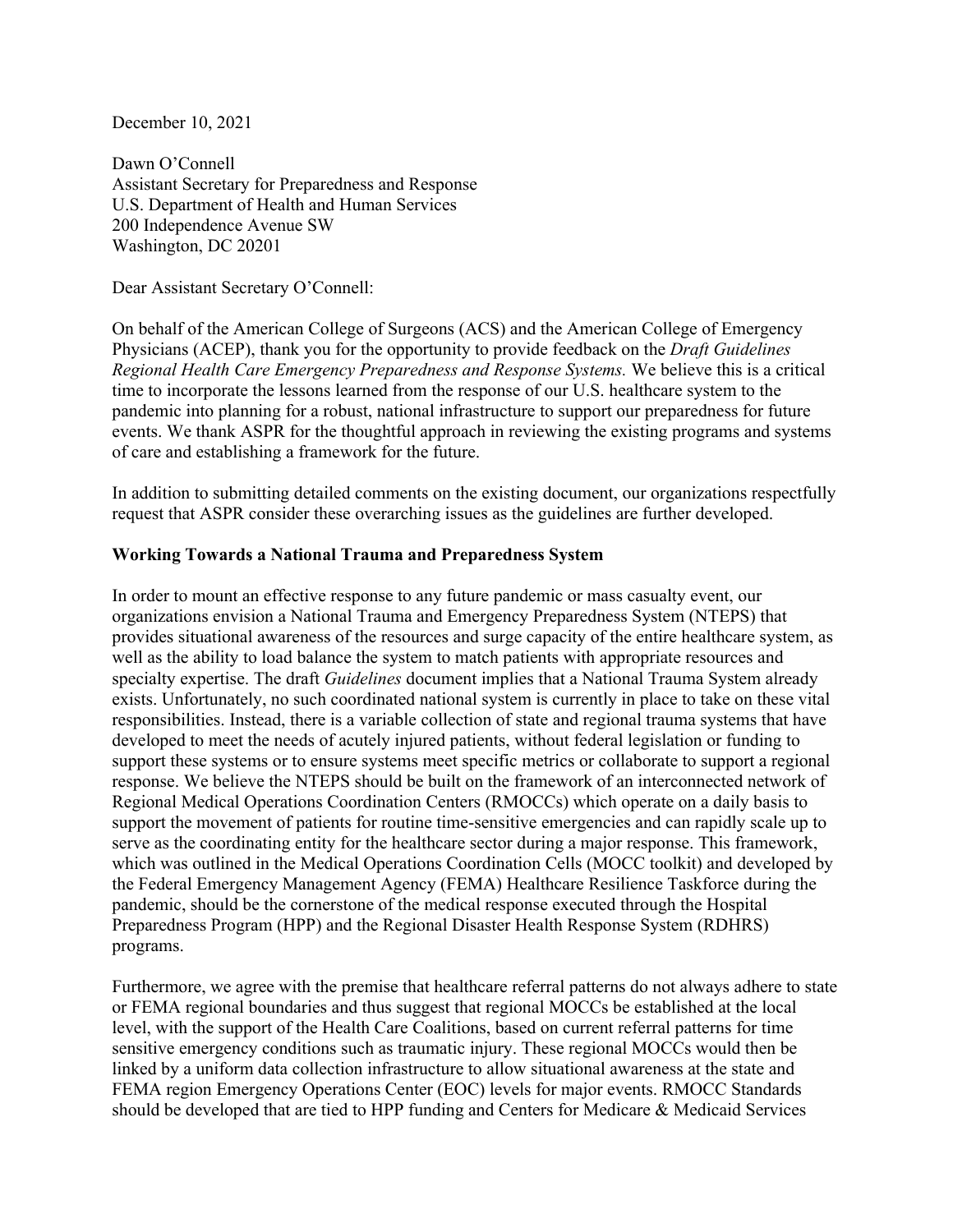(CMS) requirements for disaster preparedness to facilitate participation of all healthcare entities in sharing relevant data and accepting load balancing decisions in times of a declared disaster or heath care crisis. As these standards and requirements are developed, it is important to understand that during disasters, there is a threshold at which everyone is "at risk," and that the challenges our healthcare system faces during these events are compounded by the underlying issues we experience on a daily basis.

## *Defining the Role of the RMOCC*

The goal of the RMOCC is to strengthen regional care delivery through enhanced coordination, and the purpose of this model is to define and advocate for the structural and functional capabilities which should exist within the system. The RMOCC model is designed to facilitate the most appropriate level of care based on each individual patient's acuity, while simultaneously maintaining patient safety and keeping as many patients as possible within local facilities capable of providing high quality care. A key tenet of the RMOCC model is the philosophy that no facility will ever be left behind or forced to stand on its own in a time of healthcare crisis when healthcare resources could be in place within reasonable time and/or distance. The RMOCC enables the entirety of a region's healthcare system to load balance patient care needs and resources across healthcare facilities and healthcare systems prior to any individual facility transitioning to a crisis standard of care. To meet the goal, RMOCCs should have the following essential functions:

- Operationalize the regional plan for patient distribution and health system load balancing for any mass casualty or large public health event;
- Facilitate clinical expertise and consultation for all health-related hazards and coordinate the expertise into the regional plan through current hazard vulnerability assessments;
- Integrate all levels of healthcare leadership (public health, administrative, physician and nursing) from the regional health systems and hospitals into the framework of the emergency operations center and operational plans;
- Provide real time situational awareness of health care capability and capacity to all regional healthcare systems and other salient healthcare entities. This function includes data collection, analysis, and dissemination (i.e., hospital and EMS capacity data);
- Support dynamic movement of patients when required and load balance the medical facilities to mitigate the need for crisis standards implementation and resource rationing;
- Provide a single point of contact at both the RMOCC and at each hospital/health system for referral requests and life-saving resource sharing;
- Align and coordinate regional resources (e.g., supplies, equipment, medications, etc.) and personnel with the goal of maintaining regional systems for time sensitive care such as cardiac, stroke and trauma that may or may not be directly impacted by the surge event; and
- Provide a communication link to other RMOCCs to lead or participate in a broader coordinated multi-regional, state, or national effort. This includes both a multi-state response and nationwide network integration.

While some of these concepts are included in Objectives 3 and 4 of the *Guidelines*, our organizations encourage ASPR to make MOCCs the centerpiece of the regionalized approach. There are several models of MOCCs that have developed in the absence of guidance, and this experience can be leveraged to develop standard requirements and operating procedures. As outlined in the *Guidelines,* the HPP cooperative agreement supports partnerships across the entire spectrum of healthcare